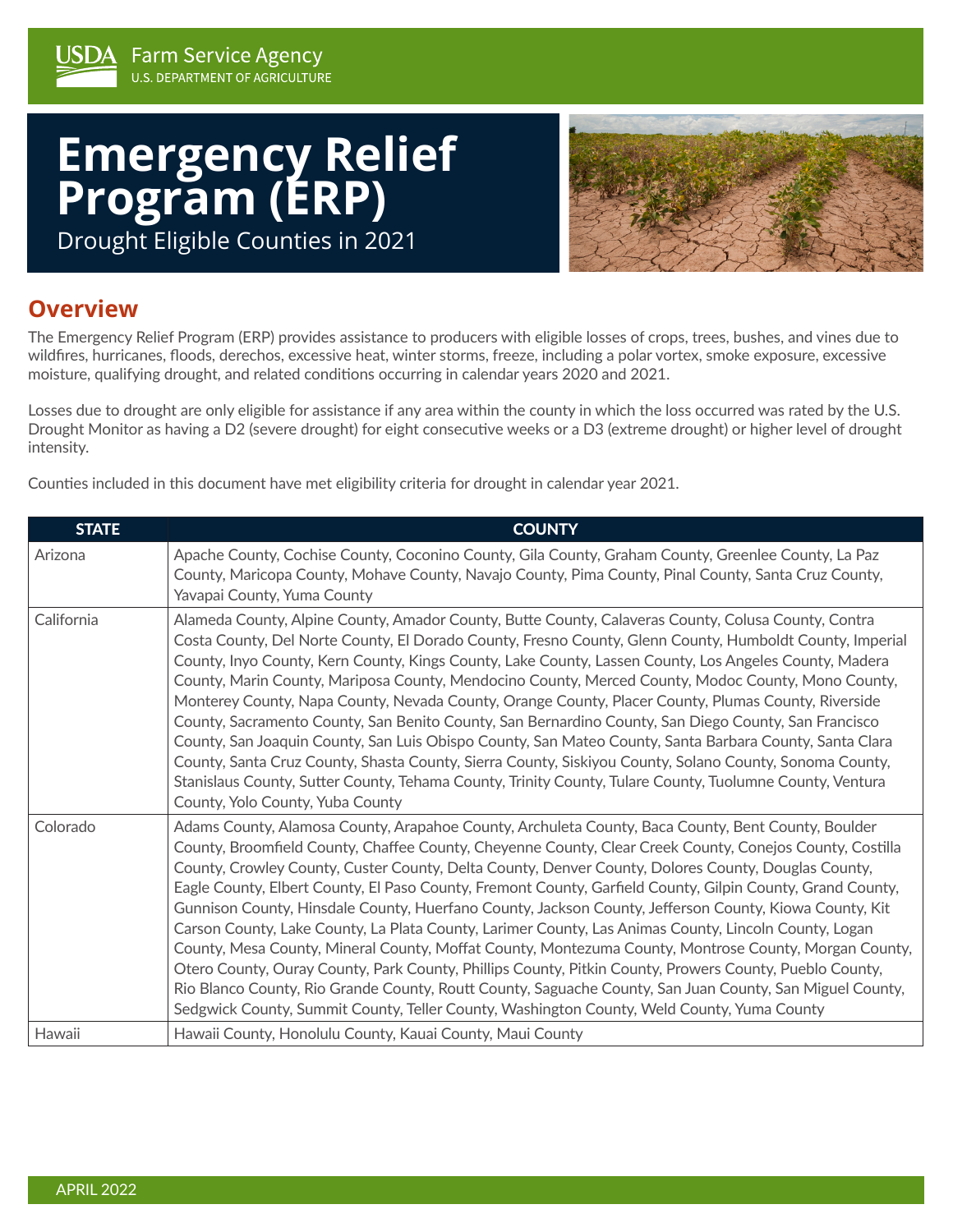### EMERGENCY RELIEF PROGRAM DROUGHT ELIGIBLE COUNTIES IN 2020 2

| lowa            | Adair County, Audubon County, Benton County, Black Hawk County, Boone County, Bremer County, Buchanan<br>County, Buena Vista County, Butler County, Calhoun County, Cass County, Cerro Gordo County, Cherokee<br>County, Chickasaw County, Clay County, Delaware County, Dickinson County, Emmet County, Fayette County,<br>Floyd County, Franklin County, Greene County, Grundy County, Guthrie County, Hamilton County, Hancock<br>County, Hardin County, Humboldt County, Ida County, Iowa County, Johnson County, Kossuth County, Linn<br>County, Lyon County, Marshall County, Mitchell County, O'Brien County, Osceola County, Palo Alto County,<br>Plymouth County, Pocahontas County, Pottawattamie County, Sac County, Shelby County, Sioux County, Story<br>County, Tama County, Webster County, Winnebago County, Winneshiek County, Woodbury County, Worth<br>County, Wright County                                                                                                                                                                                                                                                                  |
|-----------------|------------------------------------------------------------------------------------------------------------------------------------------------------------------------------------------------------------------------------------------------------------------------------------------------------------------------------------------------------------------------------------------------------------------------------------------------------------------------------------------------------------------------------------------------------------------------------------------------------------------------------------------------------------------------------------------------------------------------------------------------------------------------------------------------------------------------------------------------------------------------------------------------------------------------------------------------------------------------------------------------------------------------------------------------------------------------------------------------------------------------------------------------------------------|
| Idaho           | Ada County, Adams County, Bannock County, Bear Lake County, Benewah County, Bingham County, Blaine<br>County, Boise County, Bonner County, Bonneville County, Boundary County, Butte County, Camas County,<br>Canyon County, Caribou County, Cassia County, Clark County, Clearwater County, Custer County, Elmore<br>County, Franklin County, Fremont County, Gem County, Gooding County, Idaho County, Jefferson County,<br>Jerome County, Kootenai County, Latah County, Lemhi County, Lewis County, Lincoln County, Minidoka<br>County, Nez Perce County, Oneida County, Owyhee County, Payette County, Power County, Shoshone County,<br>Teton County, Twin Falls County, Valley County, Washington County                                                                                                                                                                                                                                                                                                                                                                                                                                                  |
| <b>Illinois</b> | Boone County, Cook County, DeKalb County, Kane County, Lake County, McHenry County, Winnebago County                                                                                                                                                                                                                                                                                                                                                                                                                                                                                                                                                                                                                                                                                                                                                                                                                                                                                                                                                                                                                                                             |
| Kansas          | Cheyenne County, Clark County, Comanche County, Decatur County, Gove County, Graham County, Grant<br>County, Greeley County, Hamilton County, Kearny County, Logan County, Meade County, Morton County,<br>Norton County, Phillips County, Rawlins County, Scott County, Sheridan County, Sherman County, Stanton<br>County, Stevens County, Thomas County, Wallace County, Wichita County                                                                                                                                                                                                                                                                                                                                                                                                                                                                                                                                                                                                                                                                                                                                                                       |
| Maine           | Franklin County, Oxford County, Piscataquis County, Somerset County                                                                                                                                                                                                                                                                                                                                                                                                                                                                                                                                                                                                                                                                                                                                                                                                                                                                                                                                                                                                                                                                                              |
| Michigan        | Gogebic County, Sanilac County                                                                                                                                                                                                                                                                                                                                                                                                                                                                                                                                                                                                                                                                                                                                                                                                                                                                                                                                                                                                                                                                                                                                   |
| Minnesota       | Aitkin County, Anoka County, Becker County, Beltrami County, Benton County, Big Stone County, Blue Earth<br>County, Brown County, Carlton County, Cass County, Chippewa County, Clay County, Clearwater County, Cook<br>County, Cottonwood County, Crow Wing County, Douglas County, Faribault County, Freeborn County, Grant<br>County, Hennepin County, Hubbard County, Isanti County, Itasca County, Jackson County, Kandiyohi County,<br>Kittson County, Koochiching County, Lac qui Parle County, Lake County, Lake of the Woods County, Lincoln<br>County, Lyon County, McLeod County, Mahnomen County, Marshall County, Martin County, Meeker County,<br>Mille Lacs County, Morrison County, Mower County, Murray County, Nicollet County, Nobles County, Norman<br>County, Otter Tail County, Pennington County, Pipestone County, Polk County, Pope County, Red Lake County,<br>Redwood County, Renville County, Rock County, Roseau County, Saint Louis County, Sherburne County, Sibley<br>County, Stearns County, Stevens County, Swift County, Todd County, Wadena County, Watonwan County,<br>Wilkin County, Wright County, Yellow Medicine County |
| Montana         | Beaverhead County, Big Horn County, Blaine County, Broadwater County, Carbon County, Carter County,<br>Cascade County, Chouteau County, Custer County, Daniels County, Dawson County, Deer Lodge County,<br>Fallon County, Fergus County, Flathead County, Gallatin County, Garfield County, Glacier County, Golden Valley<br>County, Granite County, Hill County, Jefferson County, Judith Basin County, Lake County, Lewis and Clark<br>County, Liberty County, Lincoln County, McCone County, Madison County, Meagher County, Mineral County,<br>Missoula County, Musselshell County, Park County, Petroleum County, Phillips County, Pondera County,<br>Powder River County, Powell County, Prairie County, Ravalli County, Richland County, Roosevelt County,<br>Rosebud County, Sanders County, Sheridan County, Silver Bow County, Stillwater County, Sweet Grass County,<br>Teton County, Toole County, Treasure County, Valley County, Wheatland County, Wibaux County, Yellowstone<br>County                                                                                                                                                           |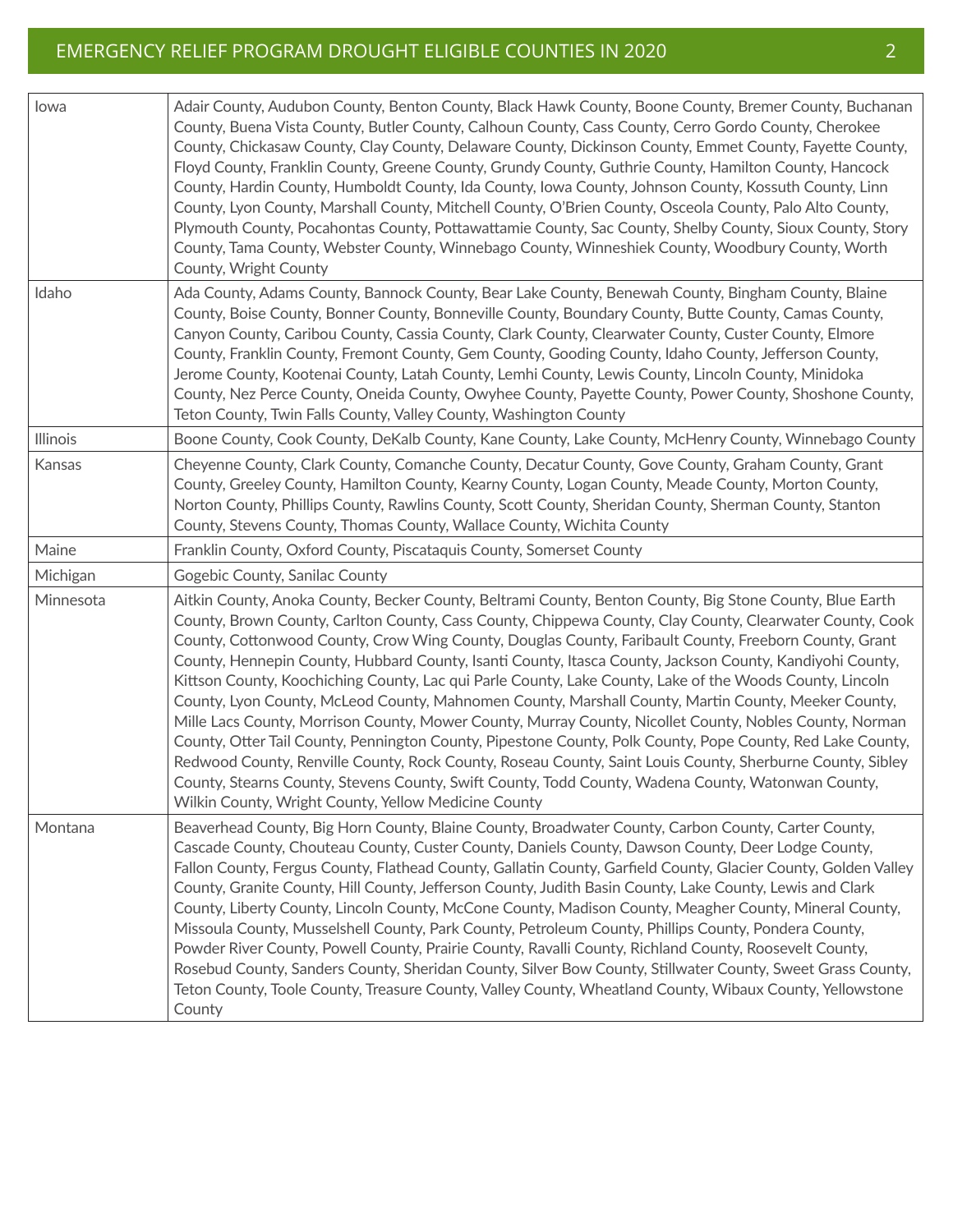#### EMERGENCY RELIEF PROGRAM DROUGHT ELIGIBLE COUNTIES IN 2020 3

| North Dakota  | Adams County, Barnes County, Benson County, Billings County, Bottineau County, Bowman County, Burke<br>County, Burleigh County, Cass County, Cavalier County, Dickey County, Divide County, Dunn County, Eddy<br>County, Emmons County, Foster County, Golden Valley County, Grand Forks County, Grant County, Griggs<br>County, Hettinger County, Kidder County, LaMoure County, Logan County, McHenry County, McIntosh County,<br>McKenzie County, McLean County, Mercer County, Morton County, Mountrail County, Nelson County, Oliver<br>County, Pembina County, Pierce County, Ramsey County, Ransom County, Renville County, Richland County,<br>Rolette County, Sargent County, Sheridan County, Sioux County, Slope County, Stark County, Steele County,<br>Stutsman County, Towner County, Traill County, Walsh County, Ward County, Wells County, Williams County                                                                                                                                                                                                 |
|---------------|-----------------------------------------------------------------------------------------------------------------------------------------------------------------------------------------------------------------------------------------------------------------------------------------------------------------------------------------------------------------------------------------------------------------------------------------------------------------------------------------------------------------------------------------------------------------------------------------------------------------------------------------------------------------------------------------------------------------------------------------------------------------------------------------------------------------------------------------------------------------------------------------------------------------------------------------------------------------------------------------------------------------------------------------------------------------------------|
| Nebraska      | Banner County, Box Butte County, Boyd County, Buffalo County, Cedar County, Chase County, Cheyenne<br>County, Dakota County, Dawes County, Dawson County, Deuel County, Dixon County, Dundy County, Frontier<br>County, Furnas County, Garden County, Gosper County, Harlan County, Hayes County, Hitchcock County, Holt<br>County, Keith County, Keya Paha County, Kimball County, Knox County, Lincoln County, Morrill County, Perkins<br>County, Phelps County, Red Willow County, Scotts Bluff County, Sheridan County, Sioux County                                                                                                                                                                                                                                                                                                                                                                                                                                                                                                                                    |
| New Hampshire | Coos County                                                                                                                                                                                                                                                                                                                                                                                                                                                                                                                                                                                                                                                                                                                                                                                                                                                                                                                                                                                                                                                                 |
| New Mexico    | Bernalillo County, Catron County, Chaves County, Cibola County, Colfax County, Curry County, DeBaca County,<br>Dona Ana County, Eddy County, Grant County, Guadalupe County, Harding County, Hidalgo County, Lea<br>County, Lincoln County, Los Alamos County, Luna County, McKinley County, Mora County, Otero County, Quay<br>County, Rio Arriba County, Roosevelt County, Sandoval County, San Juan County, San Miguel County, Santa Fe<br>County, Sierra County, Socorro County, Taos County, Torrance County, Union County, Valencia County                                                                                                                                                                                                                                                                                                                                                                                                                                                                                                                            |
| Nevada        | Carson City, Churchill County, Clark County, Douglas County, Elko County, Esmeralda County, Eureka County,<br>Humboldt County, Lander County, Lincoln County, Lyon County, Mineral County, Nye County, Pershing County,<br>Storey County, Washoe County, White Pine County                                                                                                                                                                                                                                                                                                                                                                                                                                                                                                                                                                                                                                                                                                                                                                                                  |
| Oklahoma      | Alfalfa County, Beaver County, Beckham County, Caddo County, Canadian County, Carter County, Choctaw<br>County, Cimarron County, Cleveland County, Comanche County, Cotton County, Creek County, Custer County,<br>Dewey County, Ellis County, Garvin County, Grady County, Greer County, Harmon County, Harper County,<br>Hughes County, Jackson County, Jefferson County, Kiowa County, Le Flore County, Love County, McClain<br>County, Major County, Noble County, Okfuskee County, Okmulgee County, Osage County, Pawnee County,<br>Pushmataha County, Roger Mills County, Stephens County, Texas County, Tillman County, Tulsa County,<br>Washington County, Washita County, Woods County, Woodward County                                                                                                                                                                                                                                                                                                                                                            |
| Oregon        | Baker County, Benton County, Clackamas County, Columbia County, Coos County, Crook County, Curry<br>County, Deschutes County, Douglas County, Gilliam County, Grant County, Harney County, Hood River<br>County, Jackson County, Jefferson County, Josephine County, Klamath County, Lake County, Lane County,<br>Lincoln County, Linn County, Malheur County, Marion County, Morrow County, Multnomah County, Polk<br>County, Sherman County, Tillamook County, Umatilla County, Union County, Wallowa County, Wasco County,<br>Washington County, Wheeler County, Yamhill County                                                                                                                                                                                                                                                                                                                                                                                                                                                                                          |
| South Dakota  | Aurora County, Beadle County, Bennett County, Bon Homme County, Brookings County, Brown County, Brule<br>County, Buffalo County, Butte County, Campbell County, Charles Mix County, Clark County, Clay County,<br>Corson County, Custer County, Davison County, Day County, Deuel County, Dewey County, Douglas County,<br>Edmunds County, Fall River County, Faulk County, Grant County, Gregory County, Haakon County, Hamlin<br>County, Hand County, Hanson County, Harding County, Hughes County, Hutchinson County, Hyde County,<br>Jackson County, Jerauld County, Jones County, Kingsbury County, Lake County, Lawrence County, Lincoln<br>County, Lyman County, McCook County, McPherson County, Marshall County, Meade County, Mellette County,<br>Miner County, Minnehaha County, Moody County, Oglala Lakota County, Pennington County, Perkins County,<br>Potter County, Roberts County, Sanborn County, Spink County, Stanley County, Sully County, Todd County,<br>Tripp County, Turner County, Union County, Walworth County, Yankton County, Ziebach County |